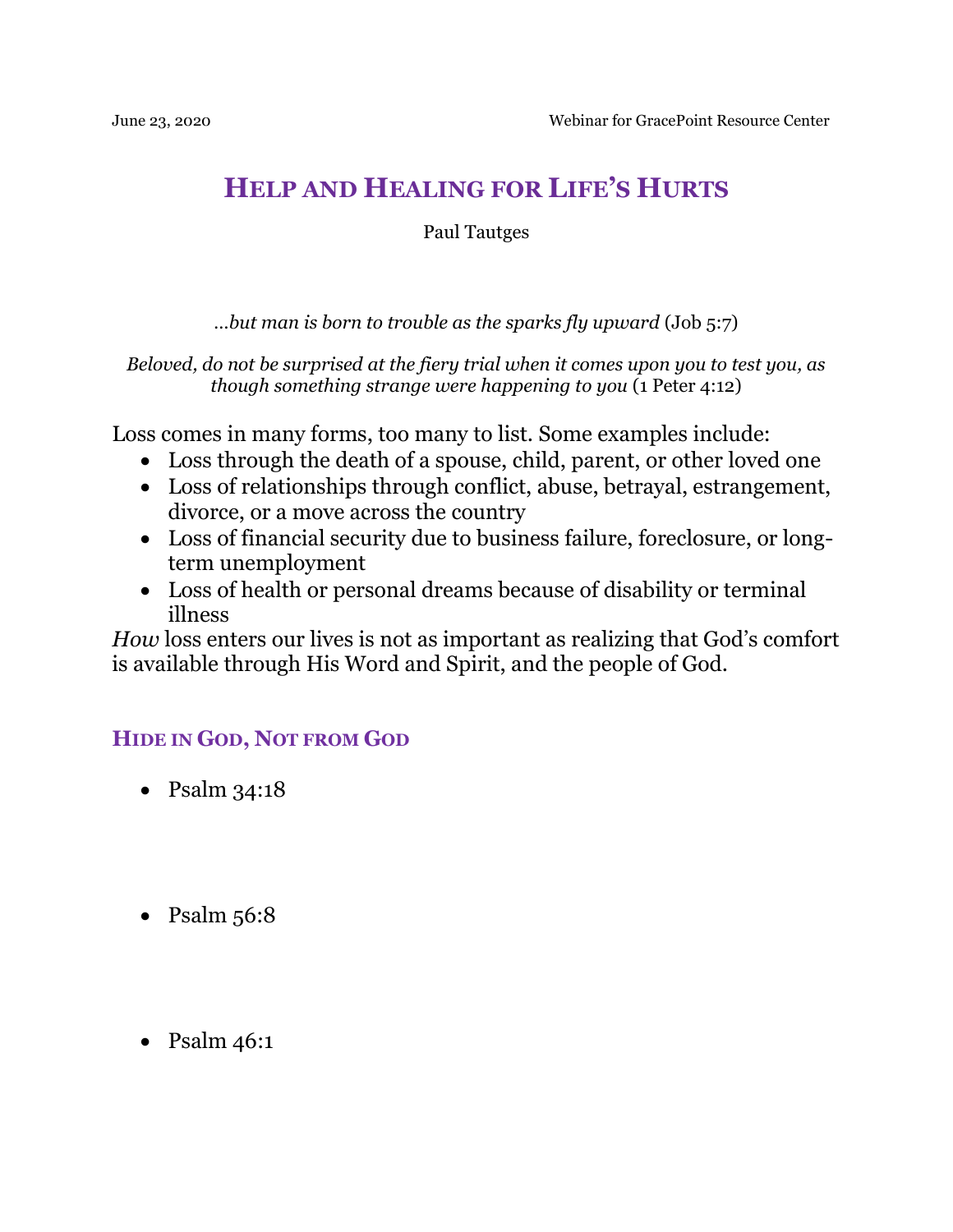#### **TURN YOUR EYES UPON JESUS**

- Psalm 22:1-2
- Isaiah 53:3-7

#### **INTENTIONALLY ADJUST YOUR FOCUS**

Look backwards at God's faithfulness.

Genesis 23:1-2

Look around at what is true today.

Lamentations 3:22-23

What is true about God? What does God say is true about you and your life?

Look forward to the fulfillment of God's promises.

2 Corinthians 5:6-8

Philippians 1:12-30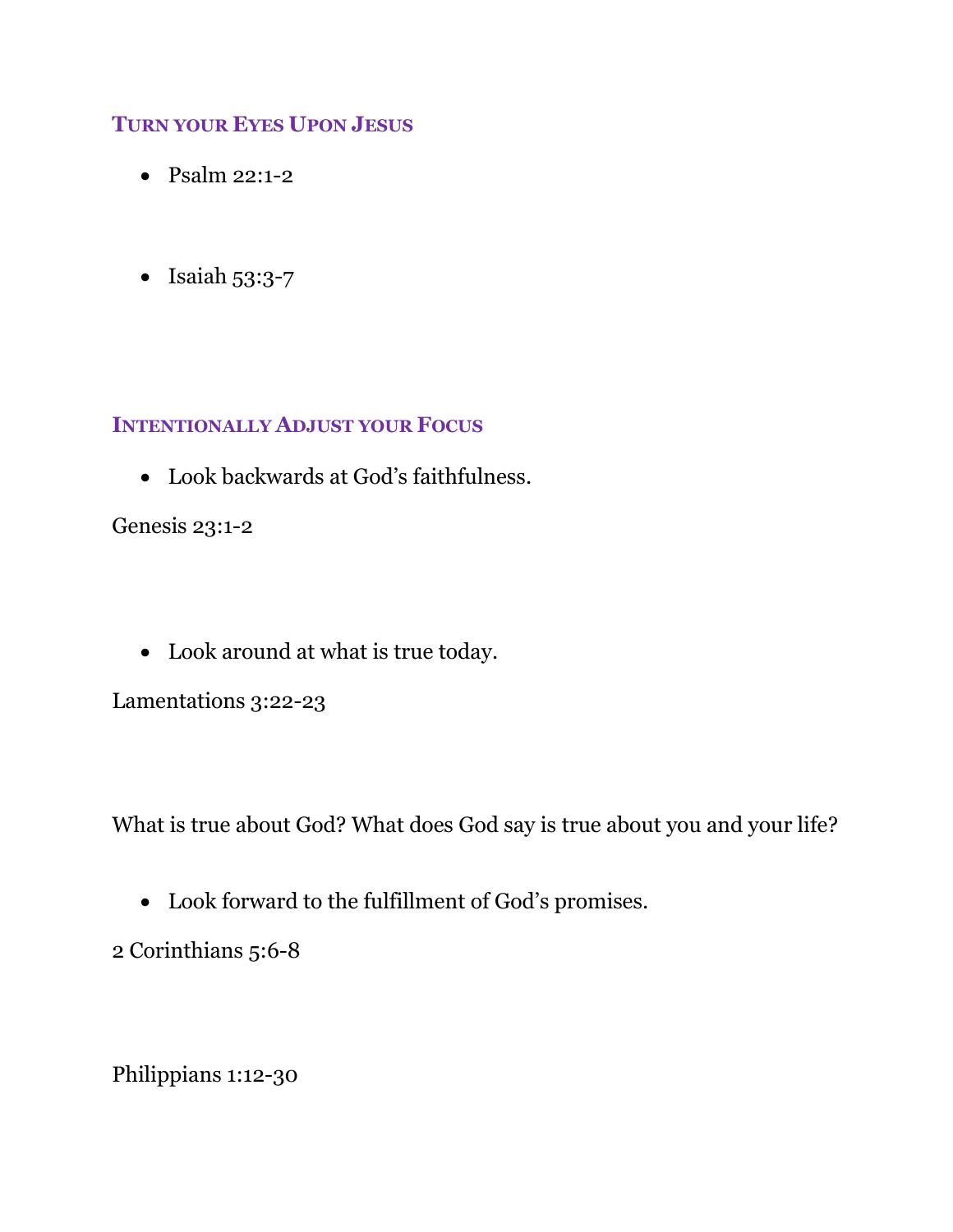# **TAKE TIME TO GRIEVE, BUT AVOID GETTING STUCK**

# Psalm 13

# **GUARD YOUR HEART FROM UNHELPFUL RESPONSES**

Guard your heart from anxiety.

Psalm 37:3-4

Guard your heart from anger.

Psalm 37:8

Guard your heart from isolation.

Romans 12:15-16

# **GRIEVE WITH HOPE**

• Sing to the Lord, with others.

Psalm 57:7